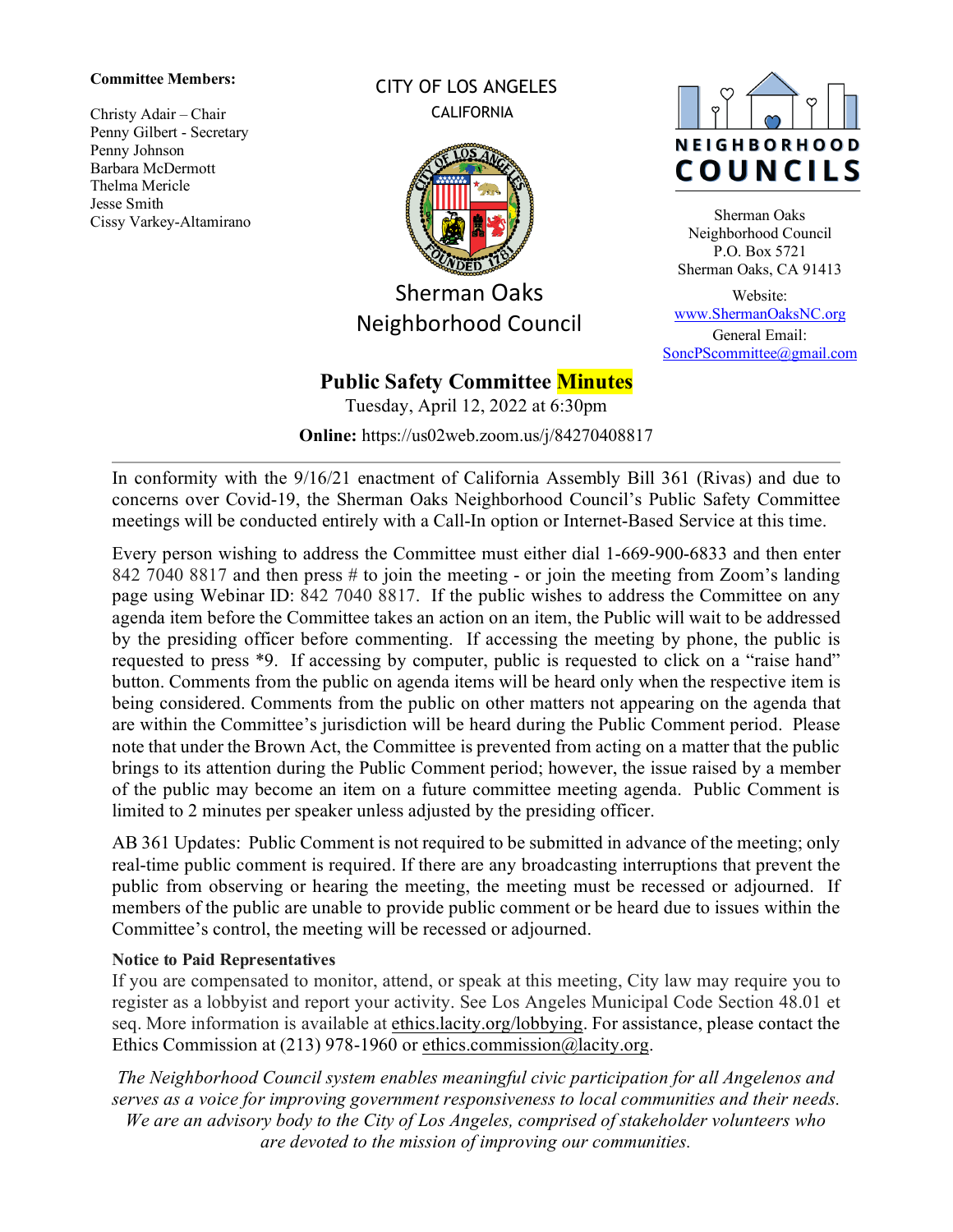## **AGENDA**

## **1. The Public Safety Committee ("PSC") Call to Order** - Christy Adair, Chair at 6:34PM

- **2. Roll Call** Penny Gilbert, Secretary **Present**: Christy Adair, Penny Gilbert, Penny Johnson, Barbara McDermott, Thelma Mericle **Absent**: Jesse Smith, Cissy Varkey-Altamirano
- **3. Introductions** Committee, City Officials and Staff

#### **4. Covid-19 Crisis Update** – Jesse Smith

The numbers are decreasing, but everyone should be aware of the variants.

## **5. Sherman Oaks Senior Lead Officer Update** – Barbara McDermott

Romo: Car thefts are on the rise – Toyota and Hondas specifically for their palladium. To prevent theft, use a garage, add cameras to outside of your home, get a Catalytic converter cage protector. If you are a victim file a police report on-line.

Saldana: Communicate with your neighbors and protect each other. Keep your eyes open. Van Nuys Station needs volunteers. [www.lahsa.org](http://www.lahsa.org/) – if see homeless.

Thelma wanted to know about pricing for secure catalytic converters. Christy suggested talking to your auto mechanic.

Barbara says if there is a strap or cage thieves might look for other cars that are easier to steal.

#### **6. SONC Tree Give Away April 23, 2022 (**10am to 1pm @ 14201 Huston Street)

- Request entrance to CD4 Office before April 23rd!
- 2020 CERT Bags Giveaway  $x \sim 15$  Kits.

#### **7. SONC PSC Mission Statement Review**

- Community Outreach Communication and Education
	- o Crime & Safety
	- o Emergency Preparedness

#### **8. Planning Ideas / Goals for 2022**

- CERT Class in North Hollywood, Fire Station 89 (5/3 thru 6/14 6-8:30pm)
- CERT Staging Area Kits possible NPG to support
- Discuss recording each PSC Committee Meeting in full

Christy looking for location for a SO CERT class. Grads get Certificates of Appreciation and CERT bags.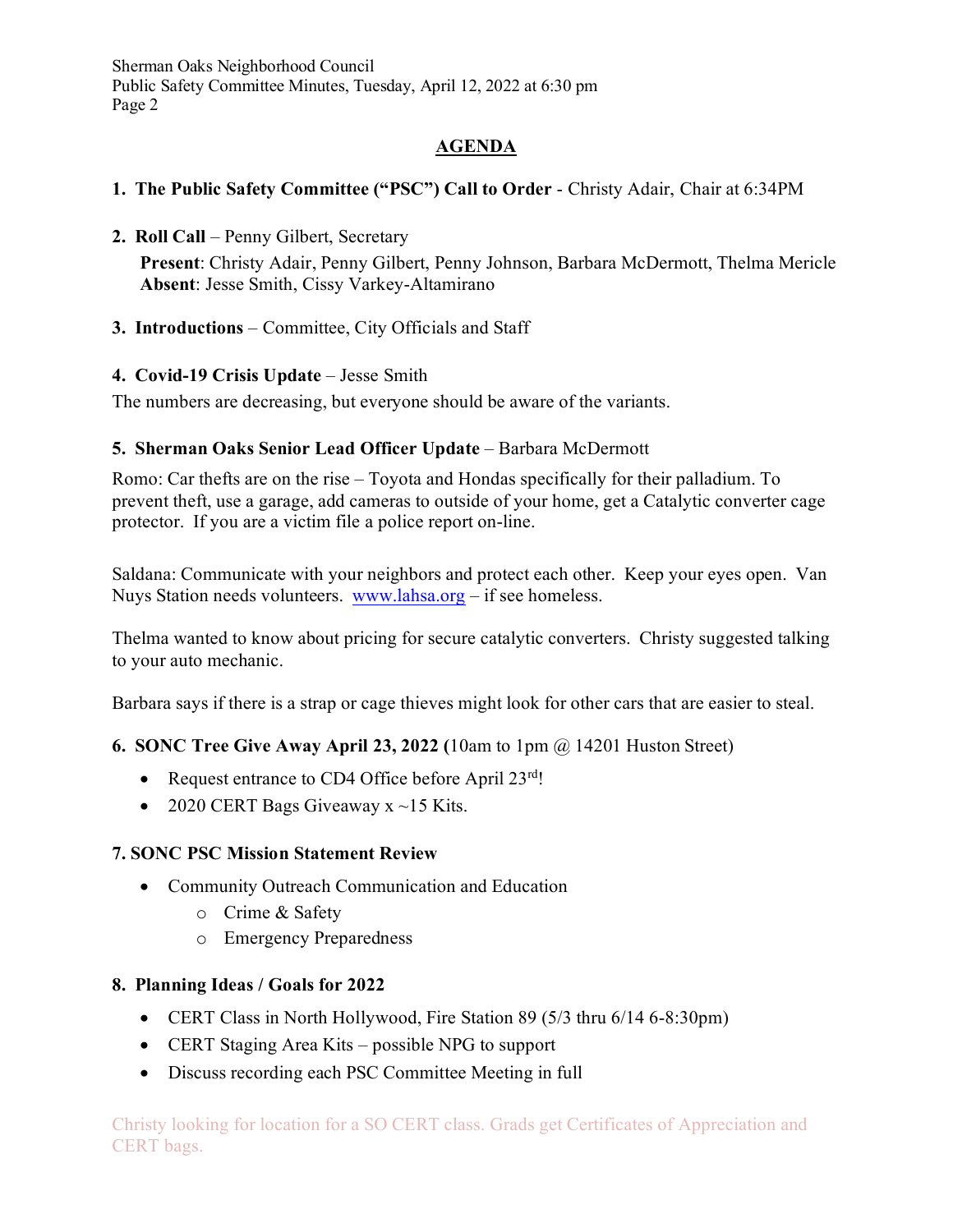Christy discussed Disaster Kit Staging Area locations and equipment. Question: how big the area each kit covers – each one covers 1 to 2 mile radius of homes.

Barbara asks about Senior Center at Park for CERT meetings. Christy has had no luck in getting permission for CERT classes.

Should we record full committee meetings? There is a rule that it a meeting is recorded, then no minutes are necessary.

**9. Public Comments** – Comments by the public on non-agenda items within the Public Safety Committee's jurisdiction.

Owen Zabo noticed a homeless encampment that popped-up so he called 311 but got Sanitation. He also reported to Cal Trans & was able to drop a pin.

#### **10. Committee Response** to Public Comment

PSC mentioned the following for anyone who sees a homeless encampment: 1) SLO Romo's email; 2) CD4 Office: [ryan.ahari@lacity.org](mailto:ryan.ahari@lacity.org) Ryan's Office Line: 818-728-9924; 3) Information for LASHA - wwwlahsa.org

#### **11. Administrative Motions -** Action Item; Vote Required.

a) Motion to approve the minutes of the November 9, 2021 Public Safety Meeting. Motion passes 5 yes; 2 absent

b) Motion to approve the minutes of the December 14, 2021 Public Safety Meeting. Motion passes 5 yes; 2 absent

c) Motion to approve the minutes of the January 11, 2022 Public Safety Meeting. Motion passes 5 yes; 2 absent

d) Motion to approve the minutes of the March 15, 2022 Public Safety Meeting, Motion passes 5 yes; 2 absent

#### **Each vote above was as follows:**

Approved: Christy Adair, Barbara McDermott, Penny Johnson, Thelma Mericle, Penny Gilbert—absent/DNV; Jesse Smith, Cissy Varkey Altamirano

#### **10. Final Committee Business and Announcements**

#### **Possible Upcoming Speakers:**

Mosquitos / vector control SOS / Jeff Edelstein Valley Traffic Kristin / Map Y Neighborhood and Neighborhood Watch CAL Fire introduce them. / CHP help w/homeless Swimming season coming up / pool safety & red cross CPR for Parents (ped).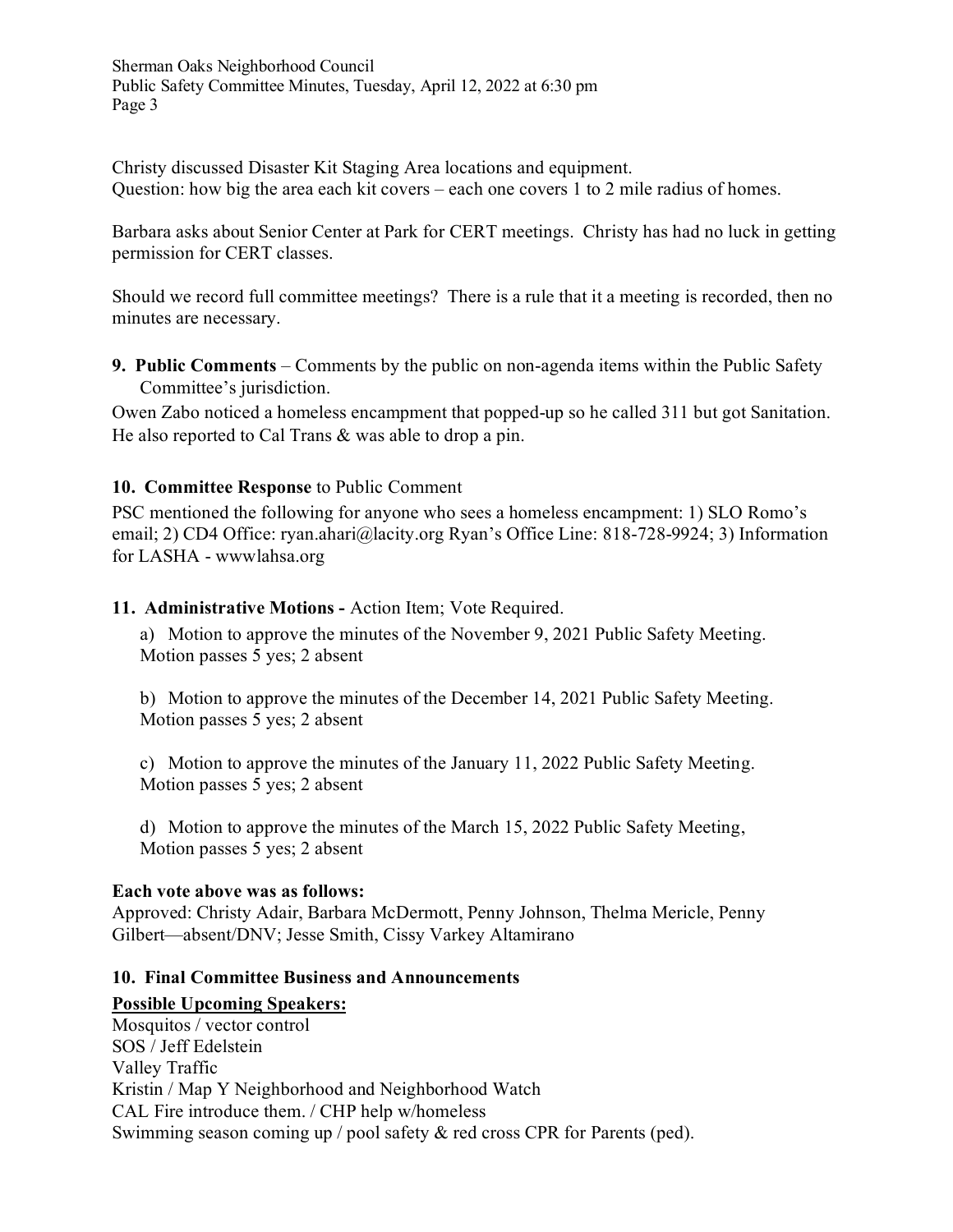Mayor's Office Rep – Hands Only CPR – meet N greet – lead up to it.

Christy mentioned to Barbara that there is a need for SLOs to attend due to rise in crime.

Alana asked how she could become more involved in Neighborhood Watch. She also wants to take a CERT class and participate in radio training.

Christy has suggested getting a walkie-talkie set and join the Sunday group—channel 20, 10am Barbara informed her that has a Block Capt. Manual she can provide and to contact SLO Romo's office to get a N-Watch started.

11. **Adjourn** at 8:37pm